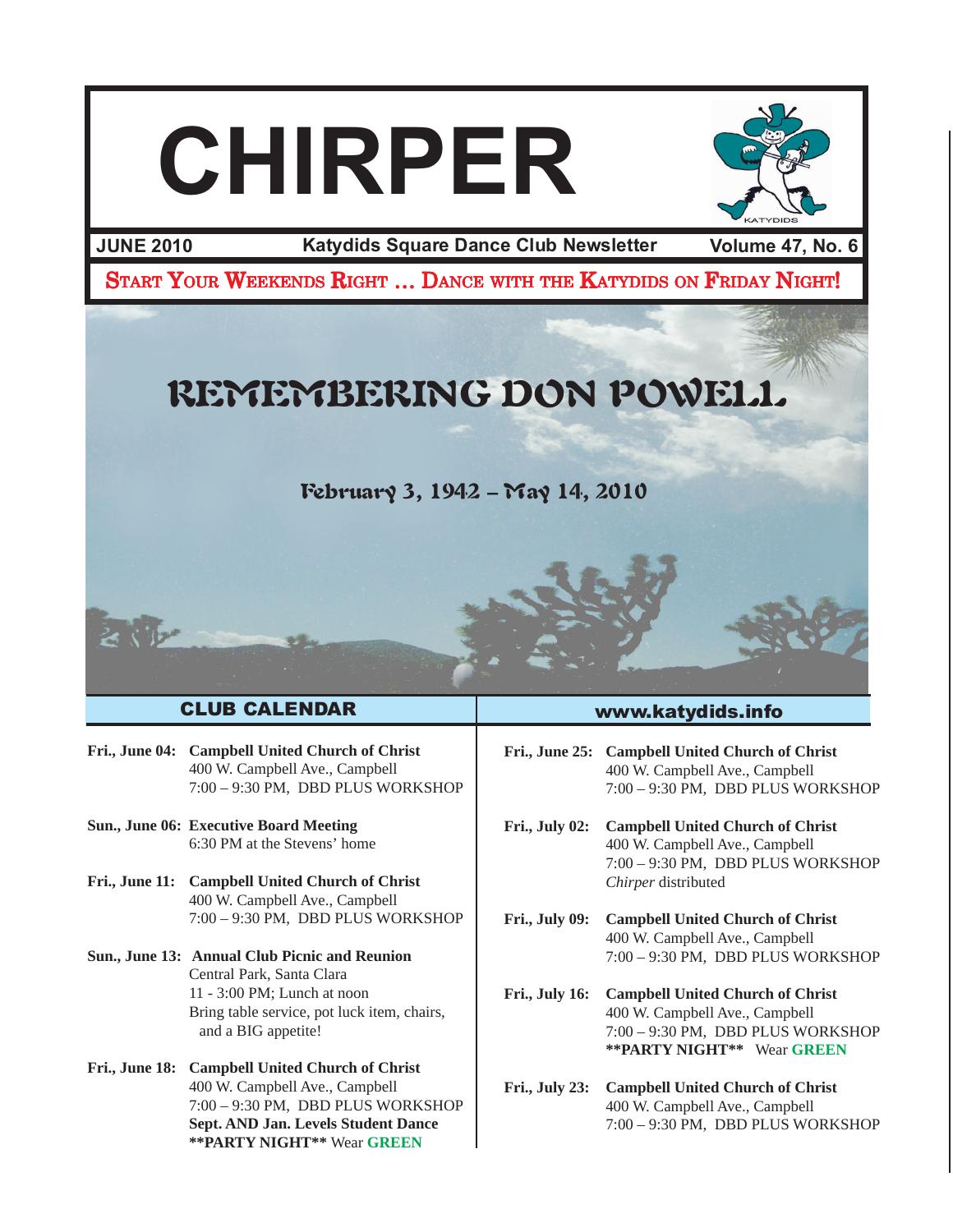#### **Chirper**

#### SQUARE HEAD ASSIGNMENTS and DUTIES

*Co-Super Square Heads Lloyd (408-482-9320) & Carol (408-264-9606)*

> Jun 04....... Hosoda Jun 11 ....... Willey Jun 18....... Howlett / Wies Jun 25....... Hebson

Jul 02 ....... Gray / Pitts Jul 09 ....... Benevento Jul 16 ....... Angotti / Gaubatz Jul 23 ....... Oros / Scharfen Jul 30 ....... Caywood

Aug 06 ..... Darknell Aug 13 ..... Clark Aug 20 ..... Franger / Moore Aug 27 ..... Ashmall / Tillman

#### **Before the dance**:

- Notify the Co-Super Square Head, Lloyd Darknell, 408-482-9320 of any needed change of duty assignment dates.
- Purchase and bring 6-8 lbs ice for the water cooler.
- On scheduled night, the designated Square Heads should arrive **by 6:30 PM.** A Katydid with a key will arrive to open the doors.
- Sweep floor as necessary.
- Set up tables and chairs as needed. *Note: Chairs should be set up in a horseshoe shape with an opening at the back for access to food & drinks.*
- Make ice water.
- Start hot water for tea and coffee.

#### **During Club dance:**

- Welcome everyone at the sign-in table.
- Offer raffle tickets, 5 tickets for \$1.00.
- Have guests sign guest book and collect a \$4.00 donation per guest.
- Divide the raffle proceeds  $-50\%$  to the Club, 50% to **one single "prize" cup.**
- Check that water and cups do not run out.
- If Treasurer is not present, pass monies collected to any Executive Board Member.

#### **After the dance –**

- **• ALL MEMBERS:** *Clean up!!* Help pack up supplies and jugs and put into the Club cupboard. *Remove non-recyclable trash accidentally tossed into the designated recycle bins.*Take the trash bags out to the dumpster located in the side parking lot.
- Sweep or wet mop the floor as necessary.
- NOTE: tables must go into closet FIRST (remember the Caller's table, too), then the chair "rack".
- Notify co-Super Square Head, Carol Headman, 408-264-9606 of any supplies that are needed.

#### UPCOMING SQUARE DANCE EVENTS –– PLUS LEVEL ––

- **Jun. 5: Ice Cream Fling Thing; Bows & Beaus** John Muir Middle School 7:45 – 8:15 PM; PreRounds: Sue Harris 8:15 – 11:00 PM; Caller: Mike Seastrom with live music by The Ghost Riders
- **Jun. 12: Strawberry Festival; Sunnyvale Singles** John Muir Middle School 7:30 – 8:00 PM; PreRounds: George Gardner 8:00 – 10:30 PM; Caller: Jay Henderson

#### **Jun. 23-26: National Square Dance Convention** Louisville, KY Info: http://www.59thsdc.com

#### **July 24: 52nd Anniversary Dance, Lucky Steppers**

The Slab, Mill St., Ben Lomond 7:00 - 7:30 PM PreRounds: Sue Harris 7:30 - 10:00 PM: Callers: Harold Fleeman and Roger Smith

#### **July 24 Starlight Hoedown, CPSD**

Adira Dance Store parking lot 1202 Lincoln Ave., San Jose 7:00 - 7:30 PM PreRounds: John Flora 7:30 - 10:00 PM: Caller: Scot Byars

#### **July 31:Whing Ding, SCVSDA/SCVCA**

The Slab; Mill St., Ben Lomond 7:00 - 7:30 PM PreRounds 7:30 - 10 PM Squares

#### NEWER DANCER HOEDOWNS

*Be an angel – Support our newest dancers!!*

Sunnyvale Presbyterian Church 728 W. Fremont Ave., Sunnyvale 7:30 – 9:45 PM

- - *January Class Leve*l - -

**Sat., July 10: Bows & Beaus New Dancer Hoedown**

# HAPPY BIRTHDAY !

**. . . . . . . . . . . . . .**

### HAPPY ANNIVERSARY !!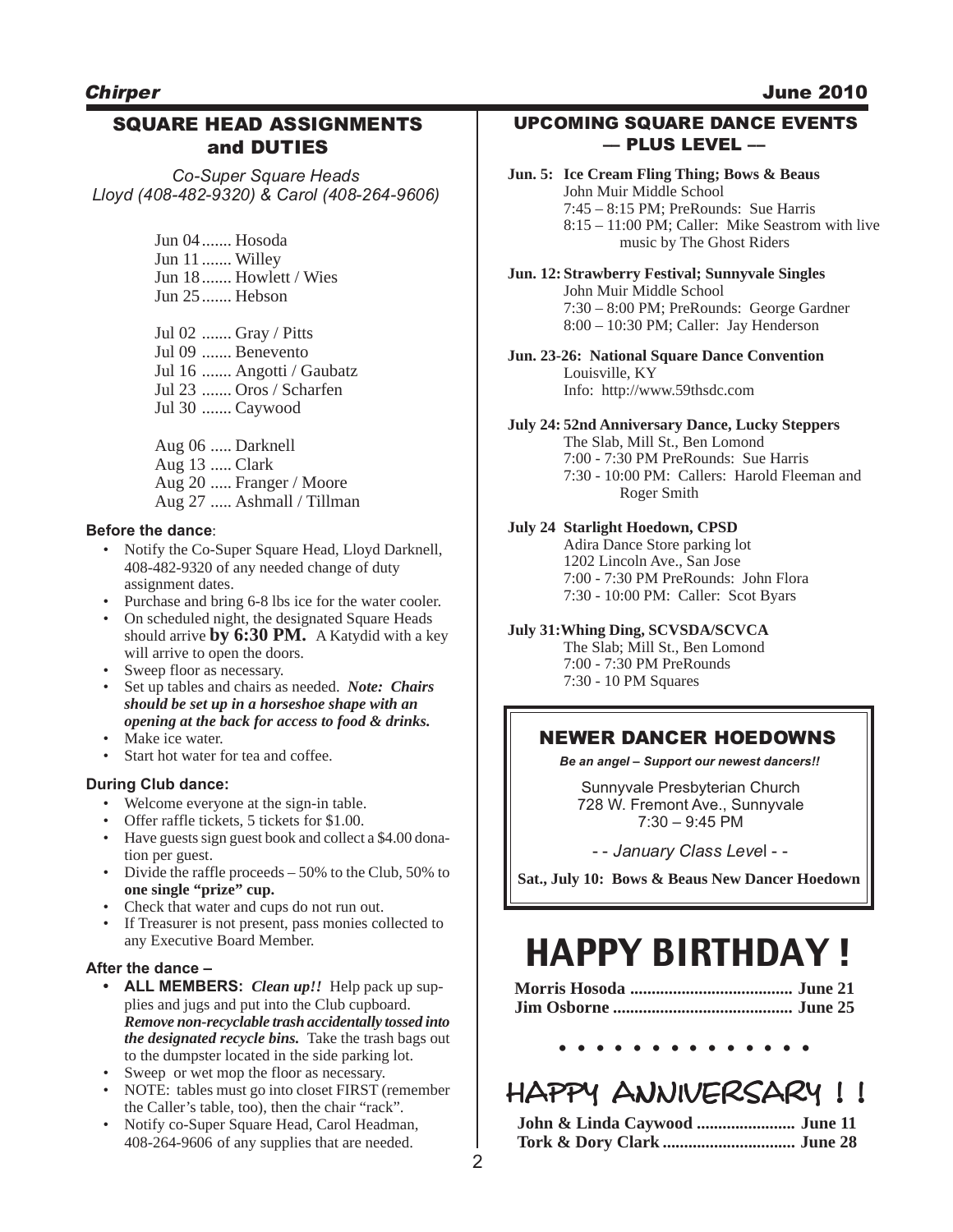## **From the Kitchen of Pat Angotti – –**

#### BANANA-CHOCOLATE CHIP COFFEE CAKE

9 Servings

#### Cake:

2 1/4 c. Original Bisquick mix 1 c. mashed ripe bananas (about 2 medium) 1/2 c. miniature semisweet chocolate chips 1/4 c. granulated sugar 1/3 c. milk 2 T. butter or margarine, softened 1/2 t. ground cinnamon 1 egg

Glaze: 1 c. powdered sugar 1 T. milk

1/2 t. vanilla

 $\bullet$  $\bullet$ 

 $\bullet$ 

 $\bullet$ 

 $\bullet$ 

 $\bullet$ 

 $\bullet$  $\bullet$ 

 $\bullet$ 

 $\ddot{\bullet}$  $\bullet$  $\bullet$ 

1. Heat oven to 375ºF. Spray 8-inch square pan with cooking spray. In medium bowl, stir all cake ingredients with wire whisk until blended. Spread in pan.

2. Bake 26 to 30 minutes or until golden brown. Cool 30 minutes.

3. In a small bowl, mix all glaze ingredients until smooth. If necessary, add additional milk, 1 teaspoon at a time, until thin enough to drizzle. Drizzle glaze over warm cake. Serve warm.

Optional: Stir in 1/2 c. chopped nuts.

# BE AN ANGEL!!

### **Support the New CLASSES**

**Tuesdays, 6:30 – 8:45 PM** Camden Community Center Caller: Roger Smith Cost: Angels are FREE!

#### **Saturdays, 10:30 – 12:30 PM** Camden Community Center

Callers: John Caywood, Tork Clark, Gary Evans, Diana Hilliard Cost: Participants & Angels are FREE!!

### THE PRESIDENT'S CORNER – –

#### Dear Katydids,

Golly! Can it be? Next Sunday, June  $13<sup>th</sup>$  is our annual Club Picnic and Alumni Reunion. We always have a great day of relaxing with friends over good food, good conversation and finding out what everyone is doing. Be sure to invite your friends who have "retired" from the Katydids to join us. The more the merrier. The Club will provide the hamburgers & hot dogs along with the drinks. Bring your own table service, a pot luck side dish and a chair. You might even want to bring along your favorite game to entice others to join in on …

I understand that our May party night went well with many new plus dancers joining us. The June party night on the 18th will be for BOTH the Sept. and January classes. Be sure to invite your friends to join us.

It has also come to my attention that one Club member, who shall remain nameless, has won entirely too many raffles in a row. You will be pleased to know that this person did NOT win this past Friday night!!

As you have all heard by now, Club Member, Don Powell died a few weeks ago while visiting in Pennsylvania prior to attending his 50<sup>th</sup> high school class reunion. He was so excited to be able to attend. He was also incredibly thrilled at the pending birth of his first grandchild. Don and I spoke often about how our daughters were doing since Skip's youngest daughter was also expecting to deliver her first baby just a few weeks before his grandchild's birth. Don had been our Club Treasurer for three years and I must say, the files that have been turned over to me are SUPER clear and obviously well maintained. How lucky we were to have him as our treasurer. On page four there is an article that Char wrote for one of Don's other organizations along with a note that Willi and Curly Frey, Katydids alumni who now live in Germany, wrote to Char and cc'd the Club. Then on page five I have gathered a number of pictures of Don during his time with our Club. I hope you will enjoy remembering Don in this way. Later this summer there will be a memorial gathering of some kind. I'll let you know as soon as I know something. We will certainly miss Don's endearing personality amongst us.

And, last, but certainly not least: HAPPY BIRTH-DAY, JIM!!!

Okay, it is now time to get your picnic hat on and get ready to play in the sun and enjoy the company of good friends over great food.

Stephanie See you in a square soon!

 $\ddot{\bullet}$ 

 $\bullet$  $\bullet$ 

 $\bullet$  $\bullet$ 

 $\bullet$ 

 $\bullet$ 

 $\bullet$ 

 $\bullet$ 

 $\bullet$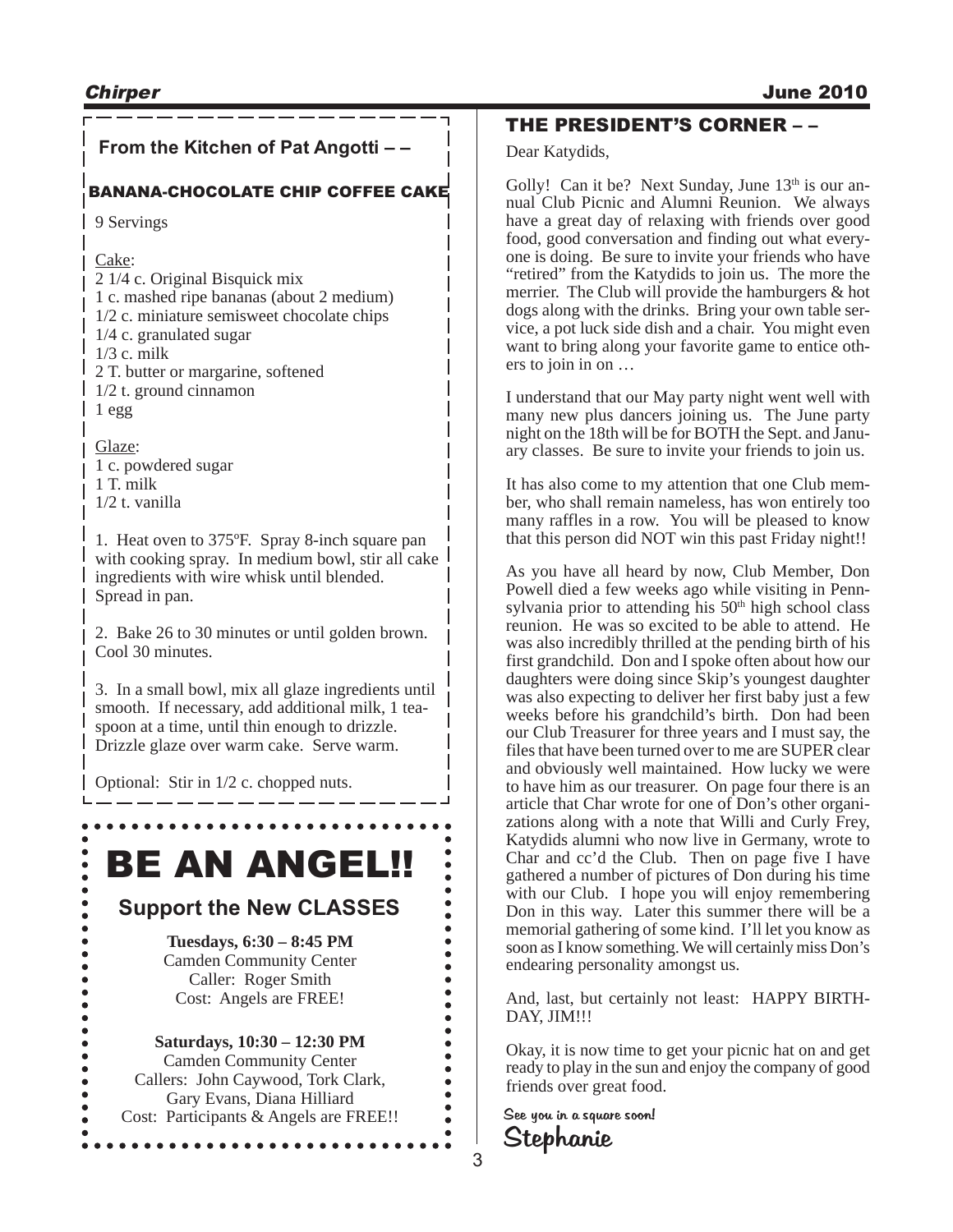#### Donald Powell

Born just outside of Philadelphia Feb 3, 1942, Don lived with his family of two brothers and a sister and his mom and dad until he joined the Air Force in 1961. The last air base where he was stationed was in California. Being a very social guy, especially with the ladies, he soon found a lovely young lady named Kathy whom he married in 1966. In the early years he worked at Lenkurt Electric and they lived in Mountain View. However he soon got a job with Hewlett Packard and they moved to Santa Clara. Eventually they moved up on the summit and he made the daily commute into the valley every day until 1990 when he retired. In January of 1989 he had a heart attack and 3 stents were placed in his heart. Other than that he was a very healthy man.

After he retired, he started volunteering at Kaiser Hospital as a natural extension of the EMT work he had done while working at HP. He loved his work at Kaiser, especially when he worked in the surgical waiting room as the liaison between the patients and their loved ones who were waiting while the surgery was taking place. He would come home and say, "Today I know I made a difference" That was Don, he did make a difference. By this time he had gone through a divorce and found another lady to be part of his life: Charlotte, who loved to square dance. In 1997 he reluctantly agreed to take the lessons and became not only a good dancer but a champion for the newer dancers as the years rolled on. He served as president of one square dance club for four years, and as treasurer of another club for three years.

Square dancing three to four nights a week still left him plenty of time during the day to follow other hobbies: taking pictures and using Photo Shop, treasure hunting, and collecting mining artifacts he found in old mines in the desert or buying them in antique stores, or swapping miners lamps and stories at gatherings, called Lamp-ins, with his mining<br>buddies. He also loved garage sale-ing. Last He also loved garage sale-ing. Last September he attended the Burning Man event held in Nevada which was to be his next passion. It was a special experience to share this with his son, Daniel. They had a blast!!!

He leaves Bonnie, his oldest daughter, Daniel, his son, and a younger daughter, Patty, who is now married and is the mother of William Donald Engh, born May 25th in Santa Rosa. Most of all he leaves a legacy of caring, compassion, kindness, friendship, and love for those who were lucky enough to know him.



**Don's daughter, Patty, and new new son, William Donald Engh Born 25 May 2010 – 7 lbs, 10 oz**

**. . . . . . . . . . . . . .**

#### Dear Char,

While we don't know the perfect words to say or the right thing to do, we want you to know how sorry we are when we heard of your loss. Please accept our condolences.

We will always remember Don as the exceptionally nice person we had the luck to know through square dancing with the Bows & Beaus, and the Katydids.

He was so special, we can't stop thinking about him. When we often look to the old pics from our time back then in that little picture album we've got from you... it makes us smile. Oh boy, how often we remember the square dance cruise down to the Mexican Riviera, our dancing in the Parade of Disneyland in Los Angeles, and your visit with us in Germany. And we just talked about you and Don when we accidentally walked into Joan and Barbara on that transatlantic cruise earlier last month! He leaves a big open spot, and will always be with us.

Hugs from your friends from Germany, and talk to you later,

Curly & Willi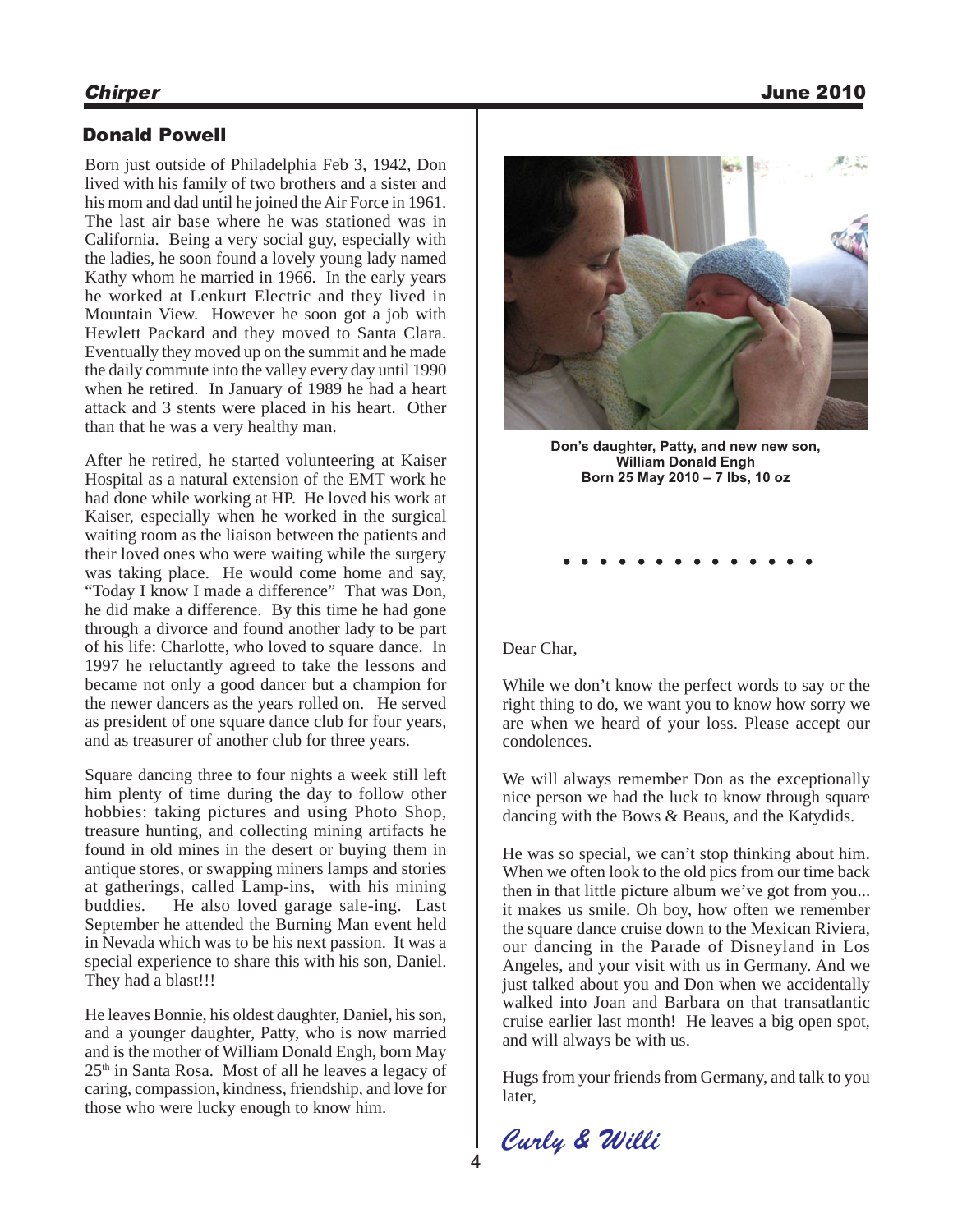**Chirper** June 2010